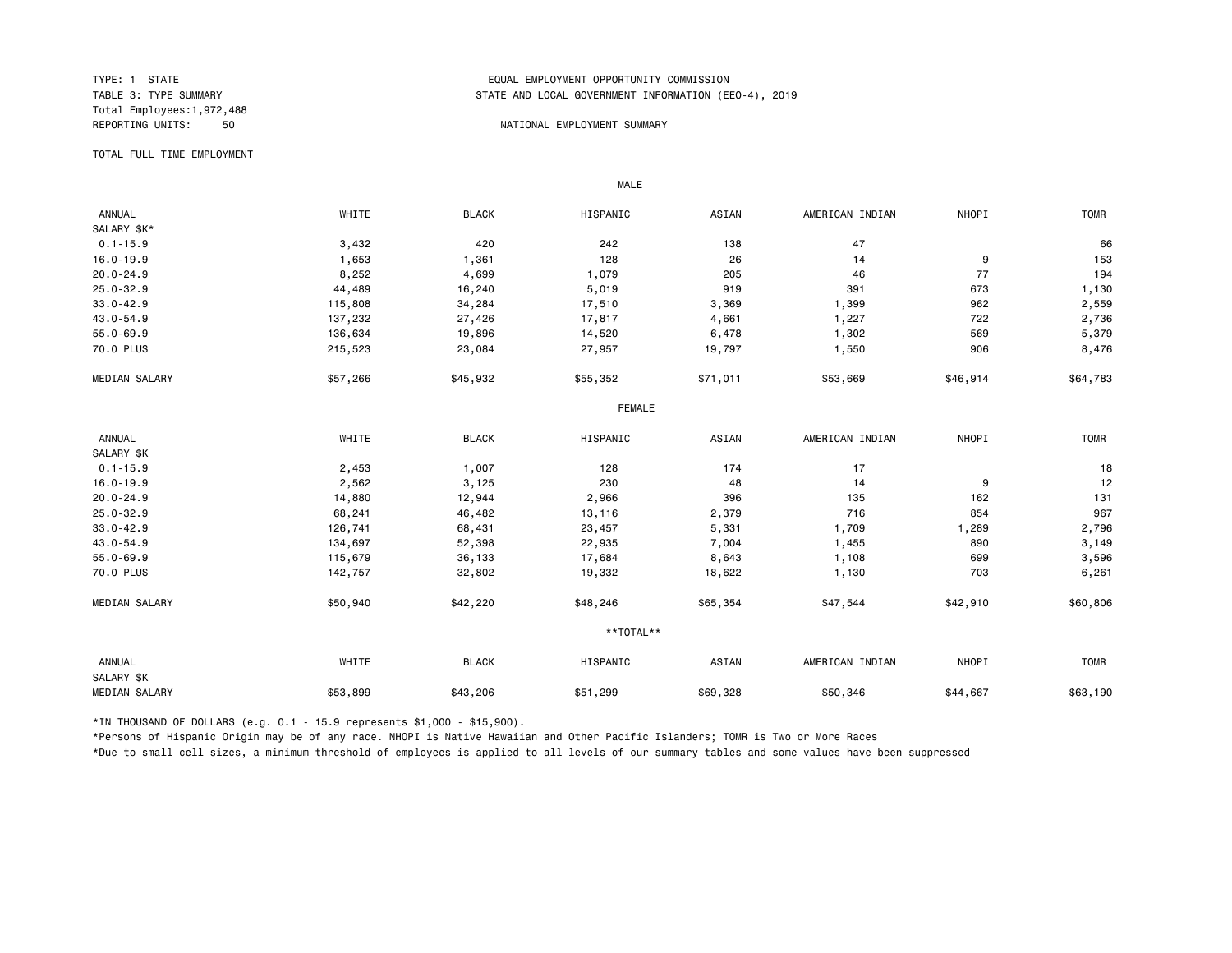Total Employees: 217,559

# TYPE: 1 STATE<br>TABLE 3: TYPE SUMMARY TABLE AND LOCAL GOVERNMENT INFORMATION (EDUAL EMPLOYMENT OPPORTUNITY COMMISSION STATE AND LOCAL GOVERNMENT INFORMATION (EEO-4), 2019

## **REPORT IN THE PORTIONAL EMPLOYMENT SUMMARY**

TOTAL PART TIME EMPLOYMENT

 WHITE BLACK HISPANIC ASIAN AMERICAN INDIAN NHOPI TOMR 0FF/ADMIN 5,745 358 440 200 38 15 146 PROF 18,269 2,328 1,425 766 118 71 322 TECH 5,634 605 595 255 85 17 233 PROT-SERV 10,212 1,514 1,298 187 337 36 697 PARA-PROF 5,572 1,583 512 164 60 20 198 ADM SUPRT 8,392 2,223 993 767 76 75 344 SKILLED 3,403 507 701 84 93 21 313 SVC/MAINT 16,664 3,010 1,243 283 222 22 448

#### FEMALE

|                | WHITE  | <b>BLACK</b> | HISPANIC | <b>ASIAN</b> | AMERICAN INDIAN | <b>NHOPI</b> | <b>TOMR</b> |
|----------------|--------|--------------|----------|--------------|-----------------|--------------|-------------|
| OFF/ADMIN      | 4,100  | 477          | 611      | 298          | 39              | 15           | 208         |
| <b>PROF</b>    | 25,493 | 6,511        | 2,595    | ,278         | 227             | 89           | 605         |
| <b>TECH</b>    | 4,882  | , 102        | 806      | 306          | 56              | 9            | 264         |
| PROT-SERV      | 2,546  | .059         | 341      | 63           | 153             | 13           | 144         |
| PARA-PROF      | 9,323  | 4,514        | .270     | 260          | 87              | 40           | 168         |
| ADM SUPRT      | 17,092 | 6,261        | 2,733    | , 152        | 188             | 136          | 631         |
| <b>SKILLED</b> | 895,   | 233          | 520      | 142          | 52              | 9            | 95          |
| SVC/MAINT      | 11,690 | 2,658        | ,269     | 311          | 209             | 27           | 365         |

\*Persons of Hispanic Origin may be of any race. NHOPI is Native Hawaiian and Other Pacific Islanders; TOMR is Two or More Races

MALE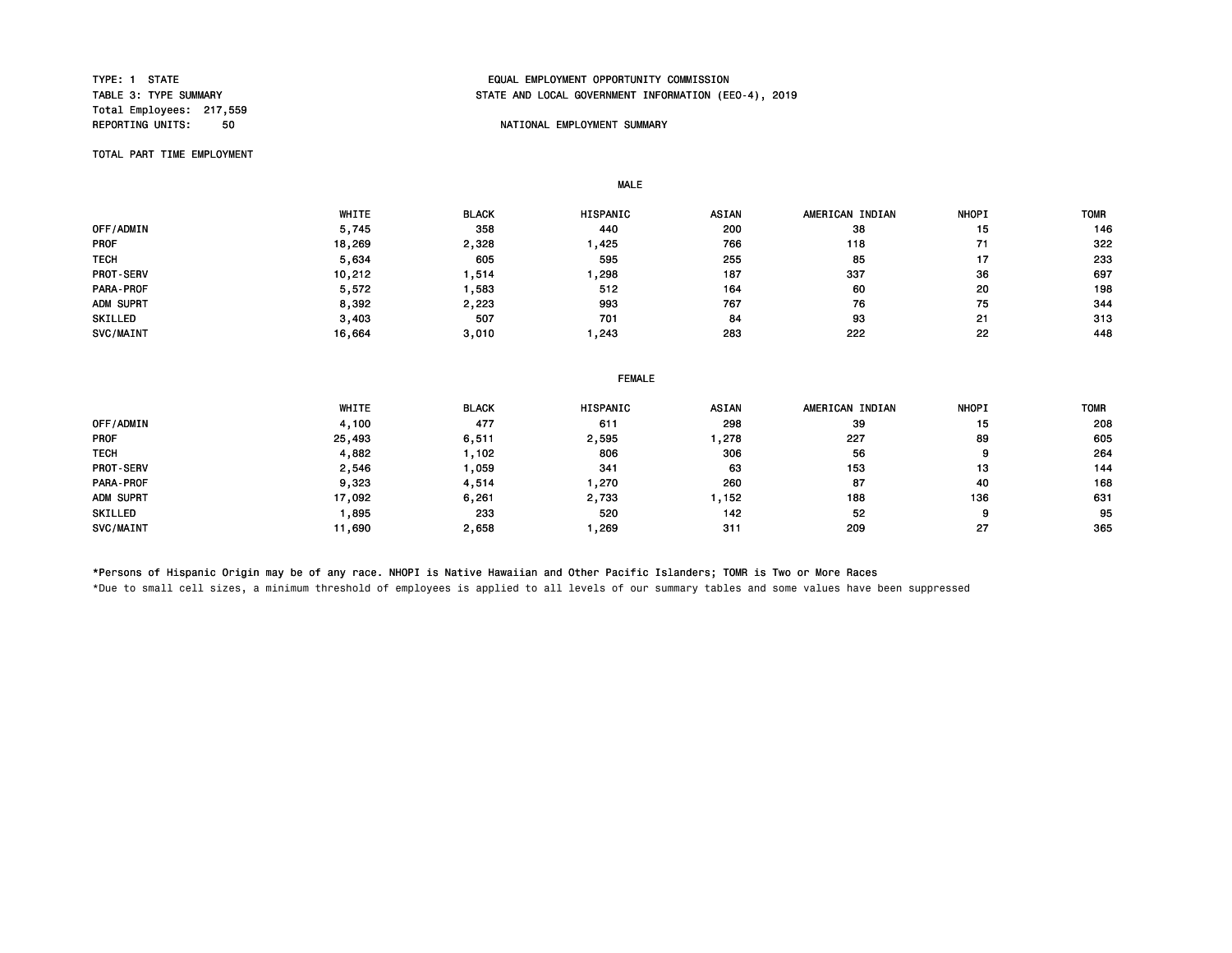Total Employees: 284,265

# TYPE: 1 STATE<br>TABLE 3: TYPE SUMMARY TABLE AND LOCAL GOVERNMENT INFORMATION (EDUAL EMPLOYMENT OPPORTUNITY COMMISSION STATE AND LOCAL GOVERNMENT INFORMATION (EEO-4), 2019

### **REPORT IN THE SUMMARY SUMMARY SUMMARY NATIONAL EMPLOYMENT SUMMARY**

TOTAL NEW HIRES EMPLOYMENT

MALE

 WHITE BLACK HISPANIC ASIAN AMERICAN INDIAN NHOPI TOMR 0FF/ADMIN 5,029 714 1,060 1,050 71 49 661 PROF 22,538 4,252 3,202 3,428 323 229 1,687 TECH 4,473 1,132 809 394 48 24 230 PROT-SERV 19,901 6,662 5,112 641 270 237 1,744 PARA-PROF 3,459 3,083 1,083 185 49 59 121 ADM SUPRT 3,800 1,112 1,229 546 60 50 574 SKILLED 8,484 1,428 1,520 131 130 60 520 SVC/MAINT 7,493 1,596 1,131 245 74 89 312

|  | FEMALE |
|--|--------|
|  |        |

|                  | WHITE  | <b>BLACK</b> | <b>HISPANIC</b> | <b>ASIAN</b> | AMERICAN INDIAN | <b>NHOPI</b> | <b>TOMR</b> |
|------------------|--------|--------------|-----------------|--------------|-----------------|--------------|-------------|
| OFF/ADMIN        | 6,847  | ∣.553        | 2,267           | ,871         | 91              | 78           | 164, ا      |
| <b>PROF</b>      | 35,018 | 12,205       | 5,437           | 4,123        | 423             | 539          | , 801       |
| <b>TECH</b>      | 4.414  | 2,592        | .618            | 494          | 73              | 37           | 307         |
| <b>PROT-SERV</b> | / 647  | 8,271        | 2,508           | 181          | 188             | 108          | 582         |
| PARA-PROF        | 8,311  | 8,326        | 2,716           | 340          | 167             | 156          | 293         |
| ADM SUPRT        | 15,591 | 5,785        | 4,932           | ,332         | 278             | 234          | 293, ا      |
| SKILLED          | 627    | 140          | 68              | 17           | 9               |              | 38          |
| SVC/MAINT        | 3.654  | .604         | 793             | 228          | 64              | 38           | 197         |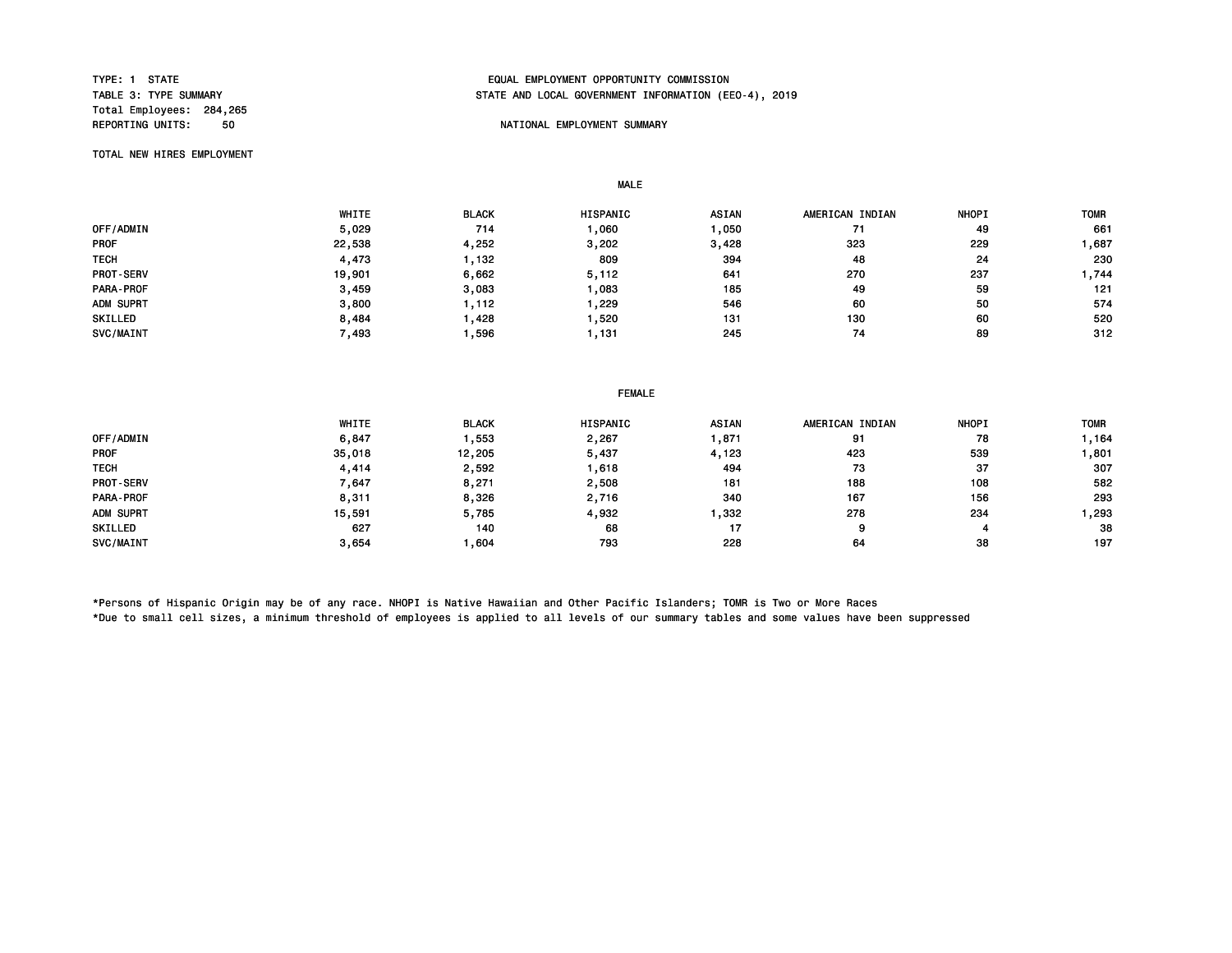Total Employees:1,314,021

## TYPE: 2 COUNTY<br>TABLE 3: TYPE SUMMARY TABLE AND LOCAL GOVERNMENT INFORMATION (EDUAL TABLE 3: TYPE SUMMARY STATE AND LOCAL GOVERNMENT INFORMATION (EEO-4), 2019

#### NATIONAL EMPLOYMENT SUMMARY

TOTAL FULL TIME EMPLOYMENT

 ANNUAL WHITE BLACK HISPANIC ASIAN AMERICAN INDIAN NHOPI TOMR SALARY \$K\*<br>0.1-15.9  $0.1$ -15.9 611 552 58 91 14 44 44 44 44 552 58 91 552 58 91 14 512 44 16.0-19.9 2,340 337 210 19 50 7 17 20.0-24.9 6,018 1,753 729 61 108 13 72 25.0-32.9 30,873 8,195 7,146 511 329 75 539 33.0-42.9 78,551 16,653 16,610 680 192 1,025 43.0-54.9 97,583 17,130 21,375 3,819 795 306 1,119 55.0-69.9 85,880 12,771 18,186 4,159 679 366 995 70.0 PLUS 130,398 17,311 29,400 14,106 1,015 599 1,536 MEDIAN SALARY \$54,570 \$49,887 \$55,398 \$71,230 \$52,290 \$62,336 \$53,471 FEMALE **FRAME**  ANNUAL WHITE BLACK HISPANIC ASIAN AMERICAN INDIAN NHOPI TOMR SALARY \$K<br>0.1-15.9  $0.1$ -15.9 638 5,944 621 542 542 58 79 518 518 518 58 16.0-19.9 2,876 472 288 40 43 15 37 20.0-24.9 9,192 2,242 1,312 158 79 24 118 25.0-32.9 47,968 11,373 12,547 979 591 138 732 33.0-42.9 93,837 23,684 26,302 3,166 1,014 310 1,503 43.0-54.9 91,143 24,979 31,482 6,372 1,041 338 1,403 55.0-69.9 68,756 17,304 22,511 6,433 799 395 1,252 70.0 PLUS 79,669 20,777 26,268 17,910 899 531 1,511 MEDIAN SALARY \$48,250 \$48,925 \$50,484 \$70,197 \$48,377 \$56,576 \$50,432 \*\*TOTAL\*\* ANNUAL WHITE BLACK HISPANIC ASIAN AMERICAN INDIAN NHOPI TOMR SALARY \$K MEDIAN SALARY \$51,518 \$49,316 \$52,419 \$50,071 \$59,346 \$51,780

\*IN THOUSAND OF DOLLARS (e.g. 0.1 - 15.9 represents \$1,000 - \$15,900).

MALE

\*Persons of Hispanic Origin may be of any race. NHOPI is Native Hawaiian and Other Pacific Islanders; TOMR is Two or More Races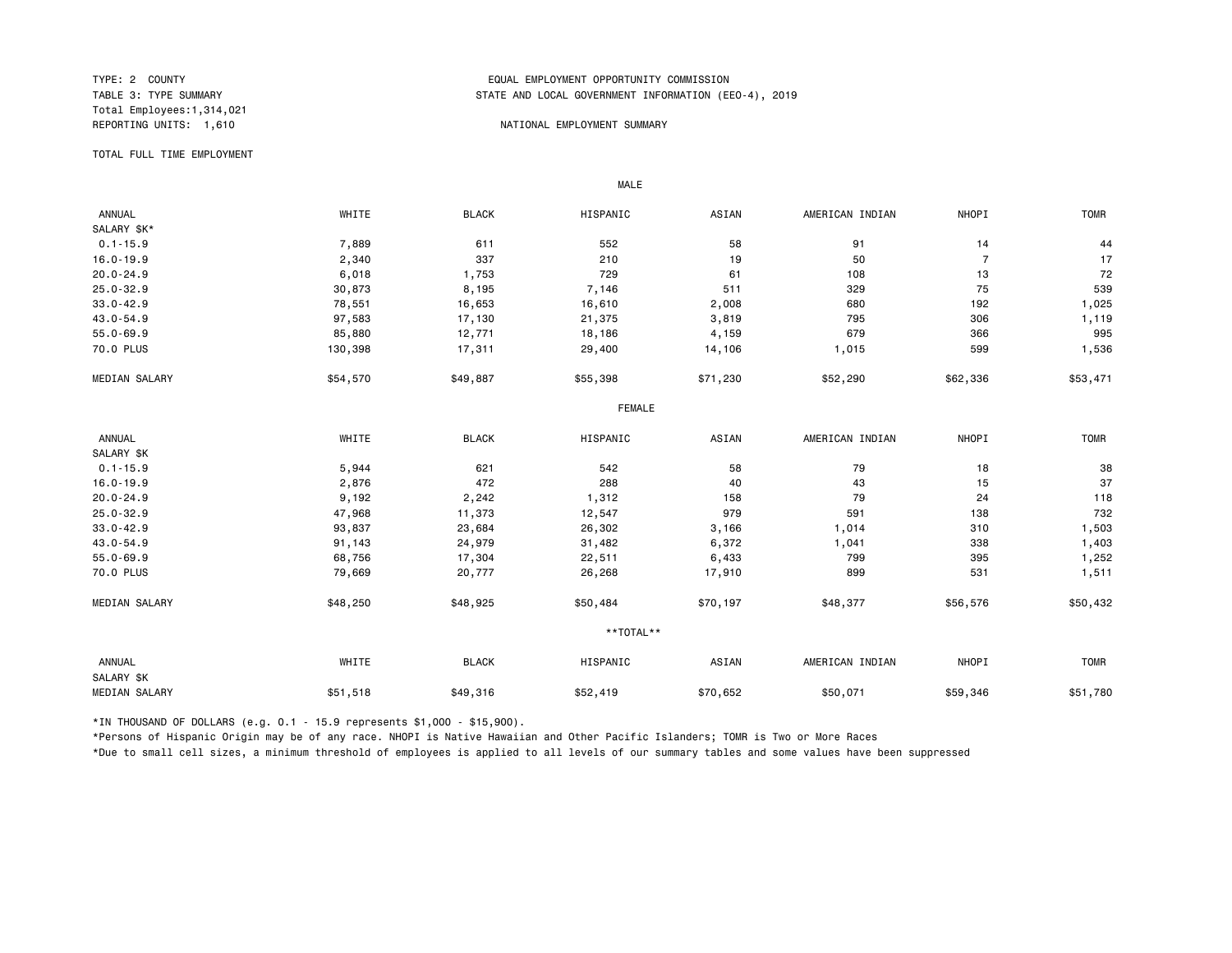Total Employees: 263,894 REPORTING UNITS: 1,610 NATIONAL EMPLOYMENT SUMMARY

# TYPE: 2 COUNTY<br>TABLE 3: TYPE SUMMARY TABLE ON TABLE AND LOCAL GOVERNMENT INFORMATION (EDUAL TABLE 3: TYPE SUMMARY STATE AND LOCAL GOVERNMENT INFORMATION (EEO-4), 2019

TOTAL PART TIME EMPLOYMENT

 WHITE BLACK HISPANIC ASIAN AMERICAN INDIAN NHOPI TOMR OFF/ADMIN 4,806 368 228 82 25 4 139 PROF 7,558 1,120 749 1,302 51 42 133 TECH 4,738 464 380 228 33 14 47 PROT-SERV 18,665 2,202 1,931 343 137 47 234 PARA-PROF 8,274 2,519 1,228 451 289 37 362 ADM SUPRT 15,135 3,460 2,383 834 147 52 412 SKILLED 3,111 359 298 32 36 3 33 SVC/MAINT 20,736 6,597 2,080 674 283 52 347

#### FEMALE

|                  | WHITE  | <b>BLACK</b> | <b>HISPANIC</b> | <b>ASIAN</b> | AMERICAN INDIAN | <b>NHOPI</b> | <b>TOMF</b> |
|------------------|--------|--------------|-----------------|--------------|-----------------|--------------|-------------|
| OFF/ADMIN        | 3,679  | 401          | 376             | 86           | 40              | з            | 53          |
| <b>PROF</b>      | 14,573 | 2,527        | 2,045           | 2,917        | 100             | 73           | 428         |
| <b>TECH</b>      | 5,117  | 751          | 677             | 453          | 54              | 29           | 88          |
| <b>PROT-SERV</b> | 5,691  | . 251        | 924             | 113          | 53              | 20           | 92          |
| <b>PARA-PROF</b> | 16,131 | 4,575        | 2,611           | ,004         | 145             | 75           | 386         |
| ADM SUPRT        | 36,459 | 8,837        | 5,977           | ,579         | 322             | 106          | 728         |
| <b>SKILLED</b>   | 165.   | 131          | 94              | 24           | 15              | 6            | 18          |
| SVC/MAINT        | 14,879 | 6,233        | 2,252           | 645          | 172             | 47           | 370         |

\*Persons of Hispanic Origin may be of any race. NHOPI is Native Hawaiian and Other Pacific Islanders; TOMR is Two or More Races

MALE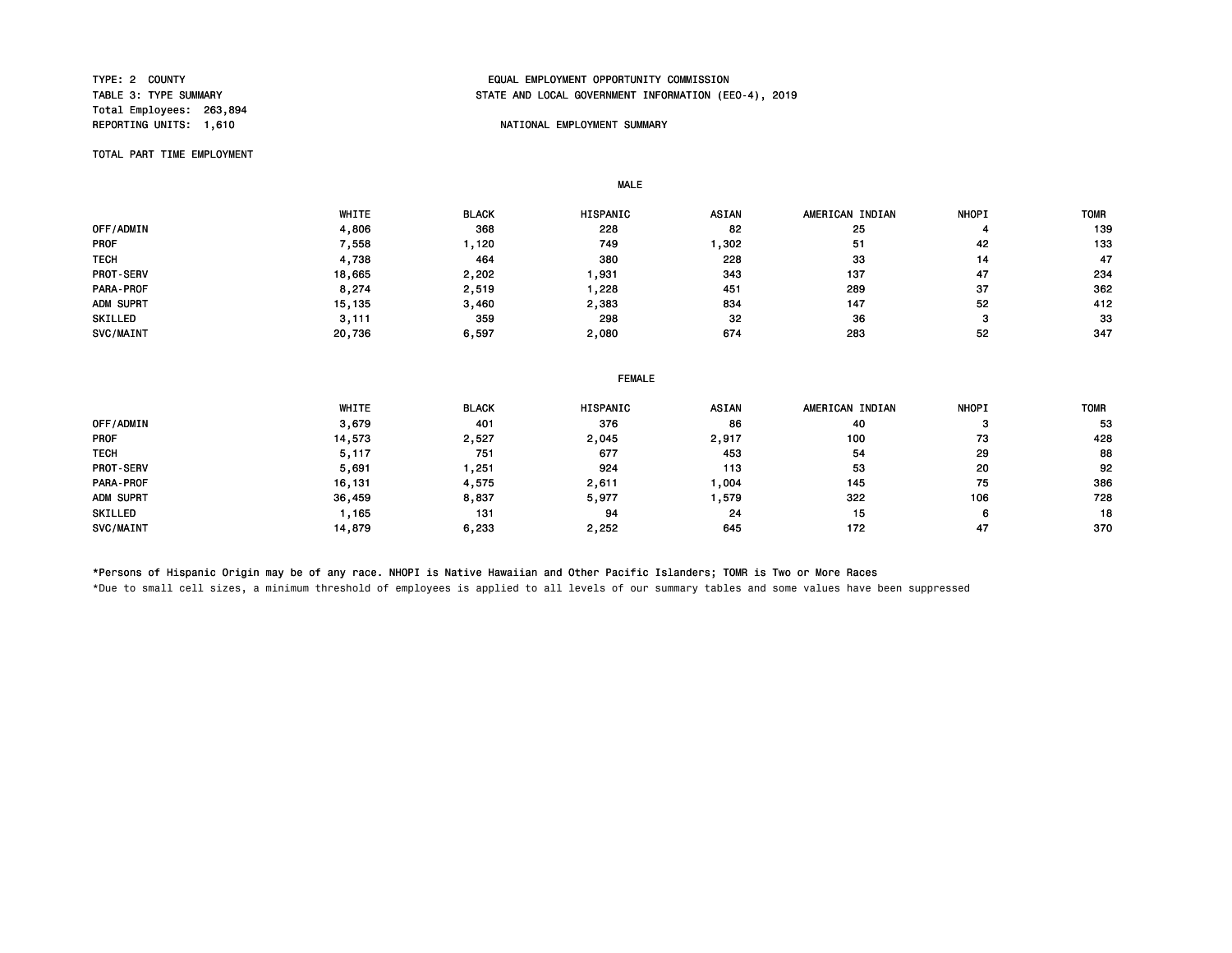Total Employees: 158,036 REPORTING UNITS: 1,610 NATIONAL EMPLOYMENT SUMMARY

# TYPE: 2 COUNTY<br>TABLE 3: TYPE SUMMARY TABLE ON TABLE AND LOCAL GOVERNMENT INFORMATION (EE STATE AND LOCAL GOVERNMENT INFORMATION (EEO-4), 2019

TOTAL NEW HIRES EMPLOYMENT

MALE

|                  | WHITE             | <b>BLACK</b> | HISPANIC | <b>ASIAN</b> | AMERICAN INDIAN | <b>NHOPI</b> | <b>TOMR</b> |
|------------------|-------------------|--------------|----------|--------------|-----------------|--------------|-------------|
| OFF/ADMIN        | 2,361             | 290          | 219      | 66           | 26              |              | 26          |
| <b>PROF</b>      | $^{\prime}$ , 192 | ,238         | ,326     | 815          | 52              | 56           | 195         |
| <b>TECH</b>      | 3,875             | 519          | 706      | 268          | 31              | 29           | 99          |
| <b>PROT-SERV</b> | 19,244            | 3,892        | 4,643    | 447          | 172             | 98           | 436         |
| PARA-PROF        | 2,126             | 487          | 585      | 214          | 22              | 16           | 70          |
| ADM SUPRT        | 3,398             | 695          | ,358     | 267          | 46              | 25           | 139         |
| SKILLED          | 4,648             | 620          | 712      | 59           | 74              |              | 83          |
| SVC/MAINT        | 6,677             | ,832         | .387     | 159          | 88              | 40           | 150         |

| <b>FEMALE</b> |  |
|---------------|--|
|---------------|--|

|             | WHITE  | <b>BLACK</b> | <b>HISPANIC</b> | <b>ASIAN</b> | AMERICAN INDIAN | <b>NHOPI</b> | <b>TOMR</b> |
|-------------|--------|--------------|-----------------|--------------|-----------------|--------------|-------------|
| OFF/ADMIN   | 2,060  | 351          | 257             | 67           | 47              | 12           | 50          |
| <b>PROF</b> | 13,106 | 3,334        | 3,149           | ,446         | 117             | 111          | 443         |
| <b>TECH</b> | 3,476  | 669          | ,093            | 272          | 50              | 32           | 103         |
| PROT-SERV   | 6,531  | 2,332        | 2,124           | 126          | 134             | -31          | 189         |
| PARA-PROF   | 5,498  | 998,         | ,951            | 362          | 66              | 49           | 155         |
| ADM SUPRT   | 16,428 | 3,618        | 5,808           | 738          | 238             | 106          | 418         |
| SKILLED     | 425    | 72           | 72              |              |                 |              |             |
| SVC/MAINT   | 2,242  | 816          | 695             | 99           | 31              |              | 94          |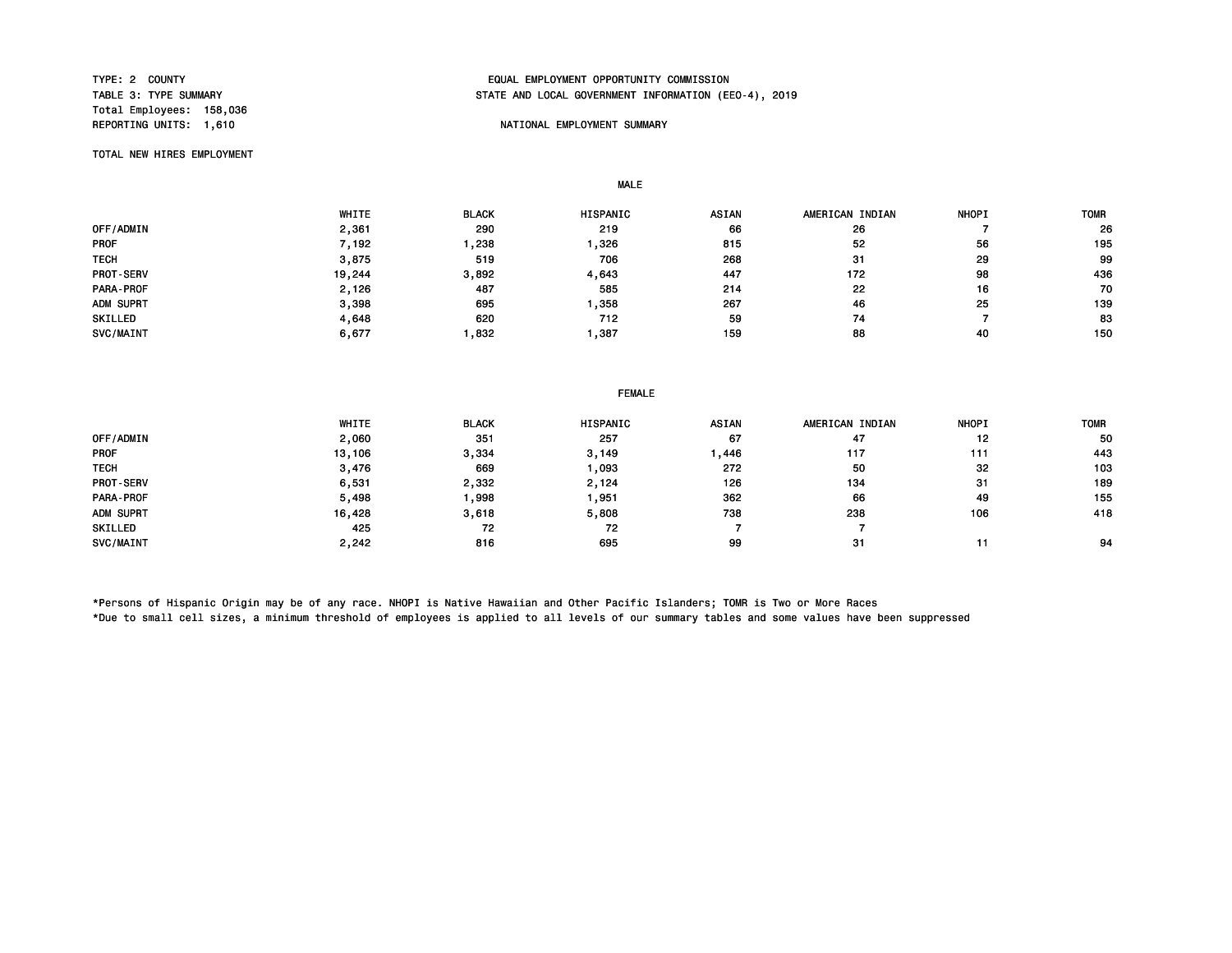Total Employees:1,336,180

## TYPE: 3 CITY<br>TABLE 3: TYPE SUMMARY TABLE AND LOCAL GOVERNMENT INFORMATION (EDUAL TABLE 3: TYPE SUMMARY STATE AND LOCAL GOVERNMENT INFORMATION (EEO-4), 2019

### REPORTING UNITS: 1,981 NATIONAL EMPLOYMENT SUMMARY

TOTAL FULL TIME EMPLOYMENT

 ANNUAL WHITE BLACK HISPANIC ASIAN AMERICAN INDIAN NHOPI TOMR SALARY \$K\*<br>0.1-15.9 0.1-15.9 3,748 1,482 781 83 27 11 61 16.0-19.9 1,512 1,711 410 25 68 3 23 20.0-24.9 4,376 3,460 1,877 83 107 18 82 25.0-32.9 23,394 13,975 8,706 490 357 107 380 33.0-42.9 63,030 26,893 18,496 2,547 841 244 906 43.0-54.9 100,675 27,826 25,077 4,411 1,100 362 1,299 55.0-69.9 126,536 23,268 27,095 6,039 1,029 413 1,408 70.0 PLUS 277,895 40,368 58,830 24,463 2,019 886 2,581 MEDIAN SALARY \$57,310 \$52,474 \$63,464 \$72,204 \$58,994 \$55,060 \$61,594 FEMALE **FRAME**  ANNUAL WHITE BLACK HISPANIC ASIAN AMERICAN INDIAN NHOPI TOMR SALARY \$K<br>0.1-15.9 0.1-15.9 1,796 952 411 65 20 26 16.0-19.9 855 1,211 214 36 32 15 20.0-24.9 2,355 2,156 1,152 75 43 6 60 25.0-32.9 12,926 8,208 5,300 325 233 53 263 33.0-42.9 33,000 21,080 12,663 1,509 474 99 687 43.0-54.9 43,182 24,326 15,156 2,969 757 198 874 55.0-69.9 41,091 18,533 13,385 4,498 550 209 838 70.0 PLUS 66,541 25,909 19,867 12,663 838 308 1,291 MEDIAN SALARY \$57,467 \$51,672 \$54,348 \$71,258 \$53,644 \$60,669 \$56,826 \*\*TOTAL\*\* ANNUAL WHITE BLACK HISPANIC ASIAN AMERICAN INDIAN NHOPI TOMR SALARY \$K MEDIAN SALARY \$64,897 \$52,100 \$60,360 \$71,882 \$56,791 \$63,585 \$59,815

\*IN THOUSAND OF DOLLARS (e.g. 0.1 - 15.9 represents \$1,000 - \$15,900).

MALE

\*Persons of Hispanic Origin may be of any race. NHOPI is Native Hawaiian and Other Pacific Islanders; TOMR is Two or More Races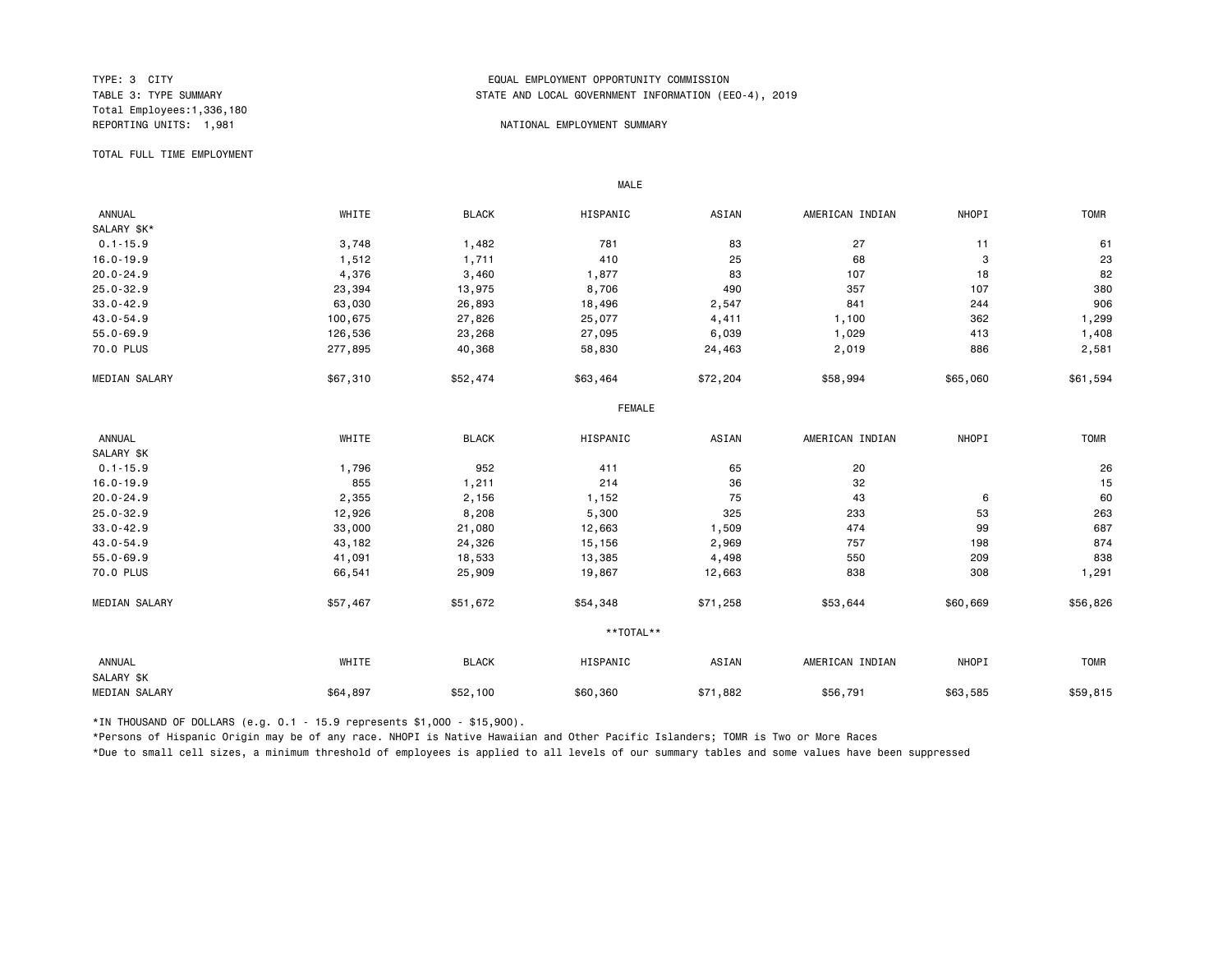Total Employees: 375,129

# TYPE: 3 CITY<br>TABLE 3: TYPE SUMMARY TABLE ON TABLE AND LOCAL GOVERNMENT INFORMATION (EDUAL TABLE 3: TYPE SUMMARY STATE AND LOCAL GOVERNMENT INFORMATION (EEO-4), 2019

## REPORTING UNITS: 1,981 NATIONAL EMPLOYMENT SUMMARY

TOTAL PART TIME EMPLOYMENT

 WHITE BLACK HISPANIC ASIAN AMERICAN INDIAN NHOPI TOMR 0FF/ADMIN 3,695 636 295 104 15 25 PROF 5,004 1,363 1,426 555 31 19 132 TECH 4,187 1,050 272 21 18 96 PROT-SERV 15,965 2,469 2,522 557 89 40 217 PARA-PROF 21,773 5,787 6,426 1,952 188 146 788 ADM SUPRT 12,545 3,797 3,380 1,034 92 50 539 SKILLED 5,574 769 1,028 141 49 13 83 SVC/MAINT 47,481 11,955 9,819 1,778 470 293 1,196

#### FEMALE

|                  | WHITE  | <b>BLACK</b> | HISPANIC | <b>ASIAN</b> | AMERICAN INDIAN | <b>NHOPI</b> | <b>TOMR</b> |
|------------------|--------|--------------|----------|--------------|-----------------|--------------|-------------|
| OFF/ADMIN        | 2,114  | 523          | 204      | 90           | 23              |              | 29          |
| <b>PROF</b>      | 8,122  | 2,101        | 2,181    | ,236         | 38              | 35           | 212         |
| <b>TECH</b>      | 3,576  | ,821         | 823      | 286          | 35              | 11           | 106         |
| <b>PROT-SERV</b> | 6,748  | 3,167        | 2,122    | 331          | 73              | 31           | 157         |
| PARA-PROF        | 32,591 | 7,635        | 9,635    | 2,799        | 268             | 219          | 1,096       |
| ADM SUPRT        | 25,329 | 6,507        | 6,487    | ,699         | 234             | 136          | 901         |
| SKILLED          | 4,289  | 554          | 621      | 145          | 30              | 13           | 87          |
| SVC/MAINT        | 36,099 | 9,680        | 7,649    | 724. ا       | 421             | 153          | 1,253       |

\*Persons of Hispanic Origin may be of any race. NHOPI is Native Hawaiian and Other Pacific Islanders; TOMR is Two or More Races

MALE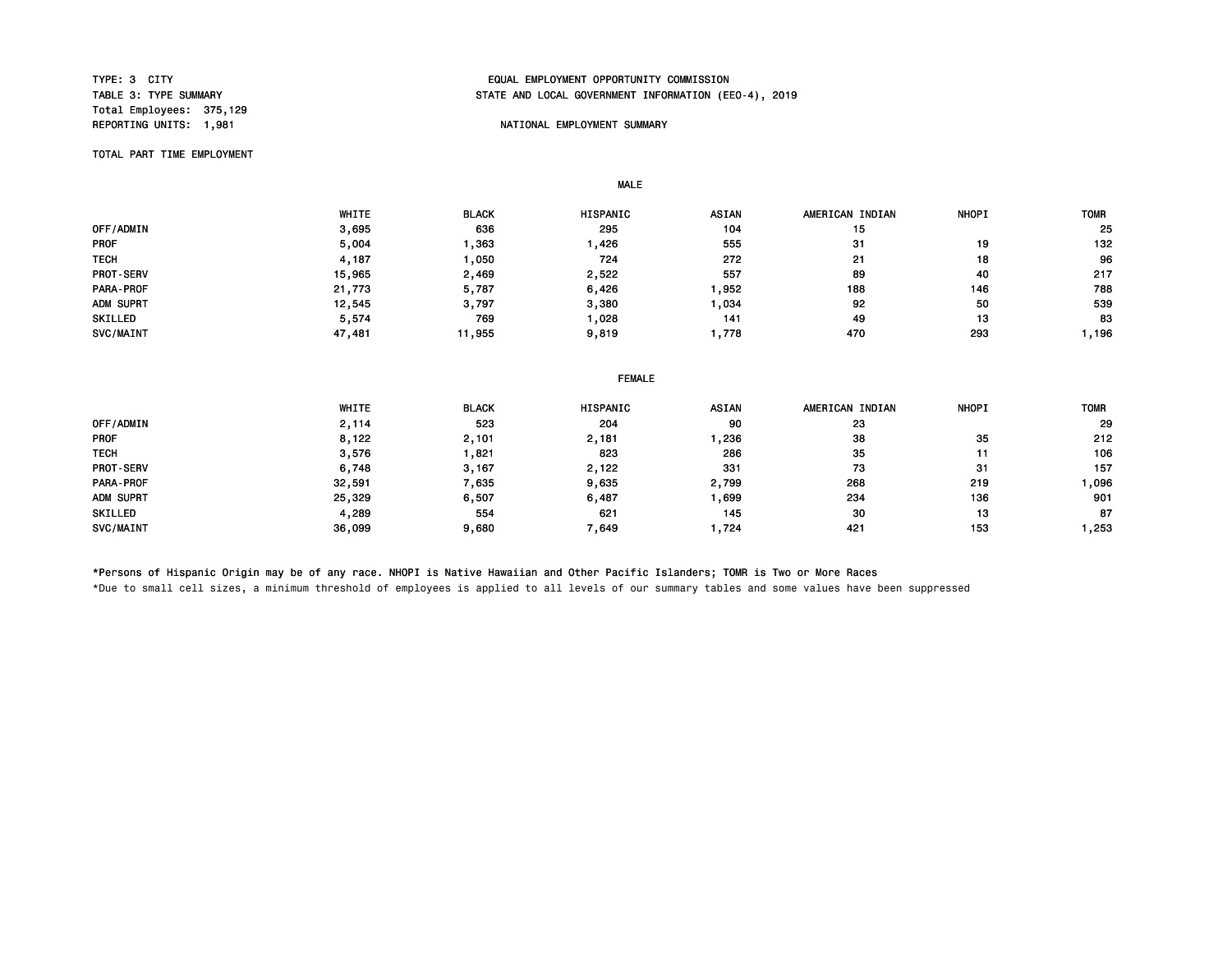Total Employees: 150,448

# TYPE: 3 CITY<br>TABLE 3: TYPE SUMMARY TABLE ON TABLE AND LOCAL GOVERNMENT INFORMATION (EDUAL TABLE 3: TYPE SUMMARY STATE AND LOCAL GOVERNMENT INFORMATION (EEO-4), 2019

## REPORTING UNITS: 1,981 NATIONAL EMPLOYMENT SUMMARY

TOTAL NEW HIRES EMPLOYMENT

MALE

 WHITE BLACK HISPANIC ASIAN AMERICAN INDIAN NHOPI TOMR 0FF/ADMIN 2,573 432 618 205 24 7 56 PROF 5,763 2,276 1,525 1,319 56 58 223 TECH 3,719 841 898 315 40 17 106 PROT-SERV 19,301 3,704 5,002 1,195 162 104 426 PARA-PROF 1,917 1,008 891 407 16 13 99 ADM SUPRT 2,236 921 965 269 23 23 164 SKILLED 6,820 1,896 2,112 307 96 67 148 SVC/MAINT 10,231 7,396 4,441 429 223 102 357

|             | WHITE | <b>BLACK</b> | HISPANIC | <b>ASIAN</b> | AMERICAN INDIAN | <b>NHOPI</b> | <b>TOMF</b> |
|-------------|-------|--------------|----------|--------------|-----------------|--------------|-------------|
| OFF/ADMIN   | .861  | 525          | 318      | 188          | 14              | 9            | 55          |
| <b>PROF</b> | 5,683 | 3,410        | ,865     | ,301         | 77              | 51           | 304         |
| <b>TECH</b> | .658  | 638          | 536      | 213          | 32              |              | 78          |
| PROT-SERV   | 3.579 | ,863         | . 791    | 233          | 54              | 21           | 134         |
| PARA-PROF   | 2,455 | .836         | ,253     | 606          | 54              | 12           | 171         |
| ADM SUPRT   | 432   | 3,177        | 3,084    | 511          | 143             | 58           | 304         |
| SKILLED     | 404   | 202          | 125      | 21           | 8               |              | 46          |
| SVC/MAINT   | .692  | 4,003        | .366     | 179          | 75              | 18           | 172         |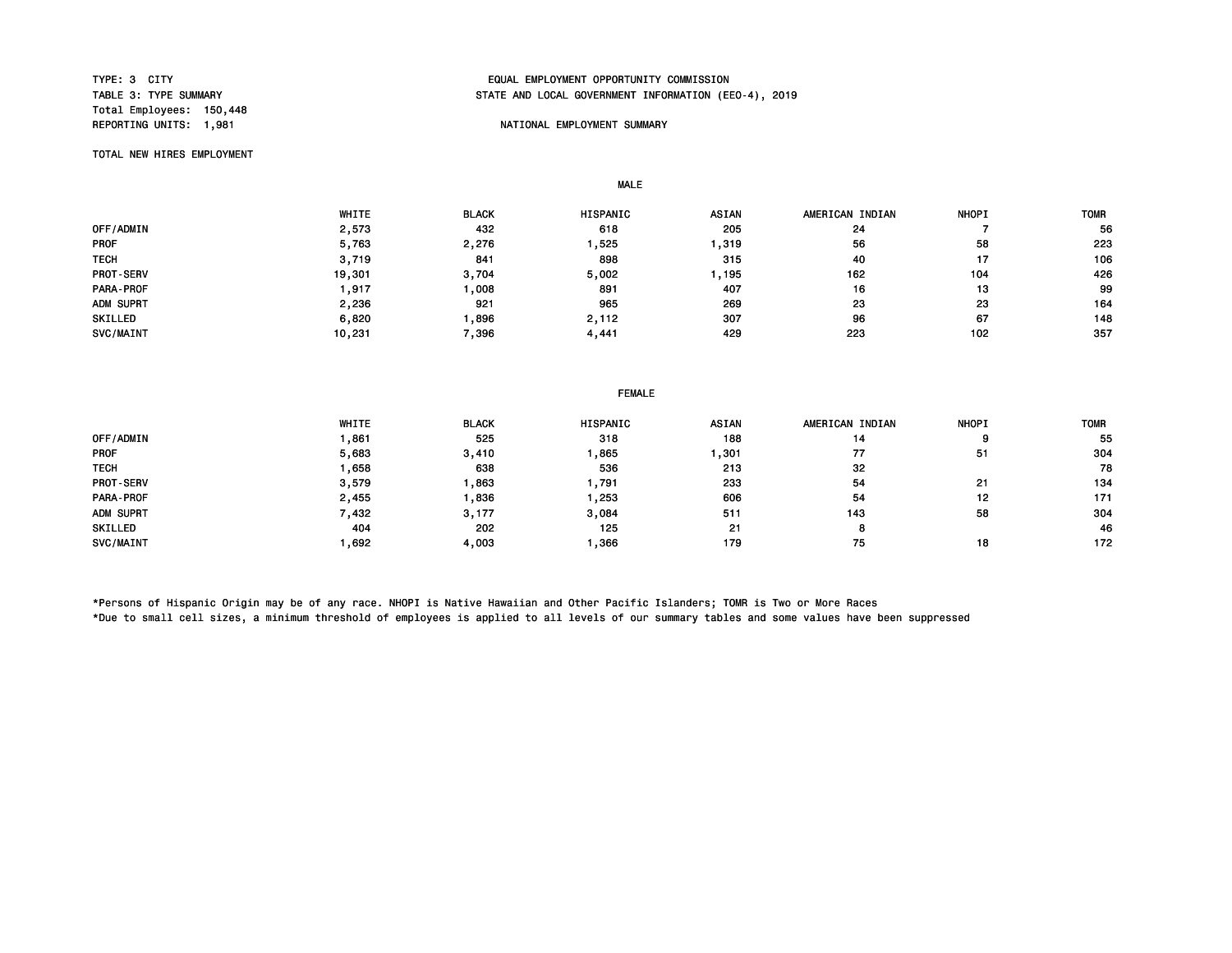Total Employees: 71,460<br>REPORTING UNITS: 329

# TYPE: 4 TOWN<br>TABLE 3: TYPE SUMMARY TABLE ON TABLE 3: TYPE SUMMARY TABLE 3: TYPE SUMMARY STATE AND LOCAL GOVERNMENT INFORMATION (EEO-4), 2019

### REPORT OF STREET IN THE SERVICE OF STREET IN A STREET IN THE SUMMARY SUMMARY

TOTAL FULL TIME EMPLOYMENT

 ANNUAL WHITE BLACK HISPANIC ASIAN AMERICAN INDIAN NHOPI TOMR SALARY \$K\*<br>0.1-15.9  $0.1-15.9$  and  $427$  and  $7$  13 and  $4$  14 and  $14$  14 and  $14$ 16.0-19.9 77 7 3 4 20.0-24.9 152 26 26 4 25.0-32.9 512 286 134 12 3 3 33.0-42.9 2,252 250 203 19 5 4 20 43.0-54.9 6,724 385 432 46 21 8 118 55.0-69.9 12,234 514 527 70 19 12 87 70.0 PLUS 23,252 803 828 152 25 18 38 MEDIAN SALARY \$50,188 \$60,194 \$62,741 \$69,999 \$60,131 \$64,999 \$53,067 FEMALE **FRAME**  ANNUAL WHITE BLACK HISPANIC ASIAN AMERICAN INDIAN NHOPI TOMR SALARY \$K<br>0.1-15.9 0.1-15.9 559 5 6 5 7 16.0-19.9 86 4 3 20.0-24.9 141 14 16 3 3 25.0-32.9 556 158 62 12 4 33.0-42.9 2,211 164 161 26 5 3 13 43.0-54.9 4,861 409 236 46 6 125 55.0-69.9 4,611 245 262 70 6 6 72 70.0 PLUS 4,861 242 250 87 12 4 25 MEDIAN SALARY \$56,721 \$51,082 \$55,830 \$62,500 \$57,500 \$51,999 \$52,215 \*\*TOTAL\*\* ANNUAL WHITE BLACK HISPANIC ASIAN AMERICAN INDIAN NHOPI TOMR SALARY \$K MEDIAN SALARY \$66,753 \$55,879 \$60,446 \$59,500 \$60,416 \$52,629

\*IN THOUSAND OF DOLLARS (e.g. 0.1 - 15.9 represents \$1,000 - \$15,900).

MALE

\*Persons of Hispanic Origin may be of any race. NHOPI is Native Hawaiian and Other Pacific Islanders; TOMR is Two or More Races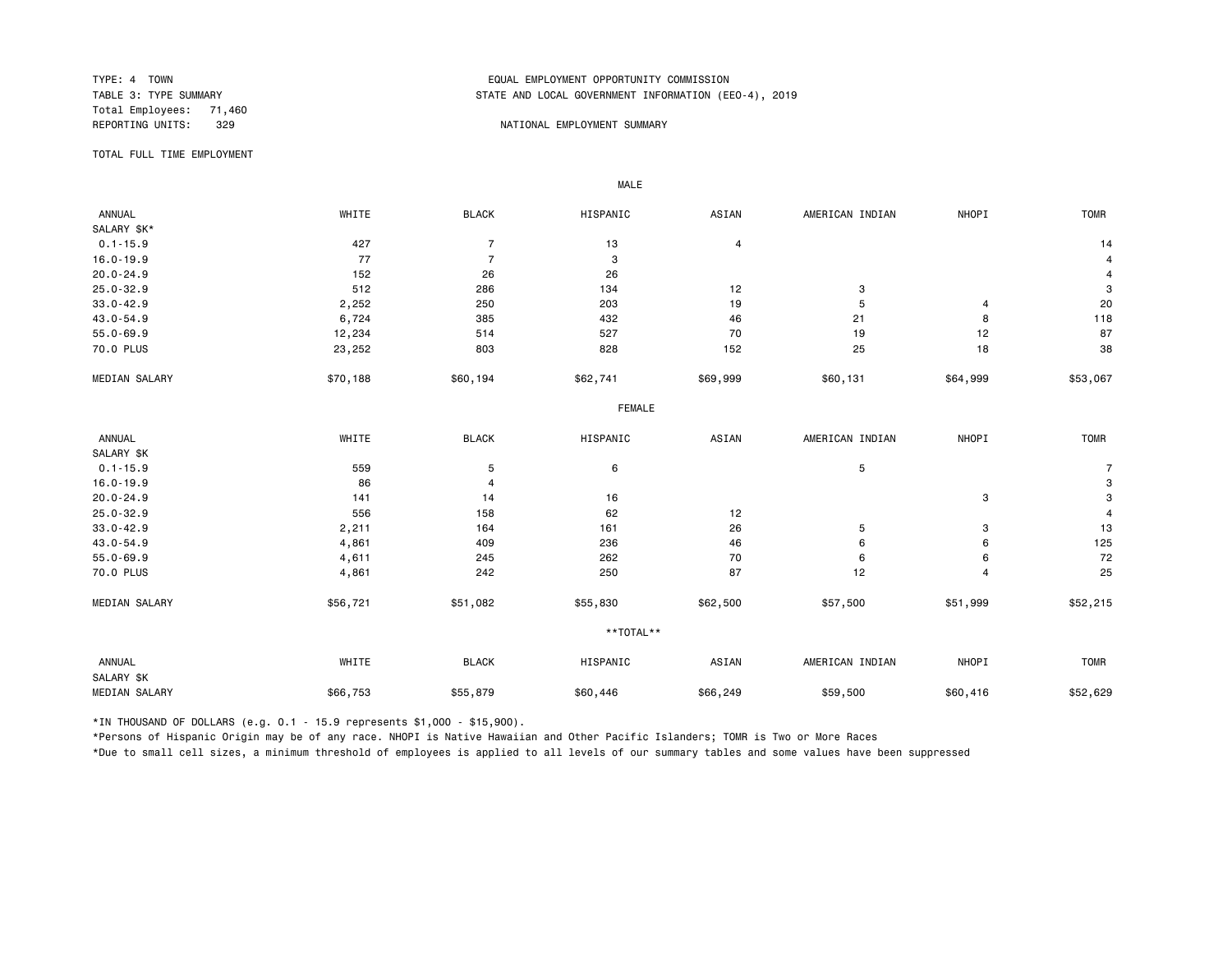Total Employees: 51,467<br>REPORTING UNITS: 329

# TYPE: 4 TOWN EQUAL EMPLOYMENT OPPORTUNITY COMMISSION STATE AND LOCAL GOVERNMENT INFORMATION (EEO-4), 2019

## NATIONAL EMPLOYMENT SUMMARY

TOTAL PART TIME EMPLOYMENT

MALE

|                  | WHITE | <b>BLACK</b> | <b>HISPANIC</b> | <b>ASIAN</b> | AMERICAN INDIAN | <b>NHOPI</b> | <b>TOMR</b> |
|------------------|-------|--------------|-----------------|--------------|-----------------|--------------|-------------|
| OFF/ADMIN        | 634   | 18           | 40              | 11           |                 |              | 53          |
| <b>PROF</b>      | 594   | 22           | 39              |              |                 |              |             |
| <b>TECH</b>      | 641   | 38           | 55              | 10           |                 |              |             |
| <b>PROT-SERV</b> | 4,972 | 119          | 204             | 37           | 6               |              | 49          |
| <b>PARA-PROF</b> | 4,558 | 334          | 287             | 144          | 6               |              | -31         |
| ADM SUPRT        | 2,701 | 163          | 74              | 46           |                 |              | 38          |
| SKILLED          | .004  | 69           | 64              | 18           |                 |              | 54          |
| SVC/MAINT        | 7,459 | 711          | 483             | 135          | 12              |              | 100         |

| WHITE | <b>BLACK</b> | HISPANIC | ASIAN         | AMERICAN INDIAN | <b>NHOPI</b> | <b>TOMR</b> |  |  |
|-------|--------------|----------|---------------|-----------------|--------------|-------------|--|--|
| 515   | 21           | 22       | 10            |                 |              | 56          |  |  |
| 919   | 55           | 69       | 22            |                 |              | 17          |  |  |
| 321   | 19           | 45       | 8             |                 |              | з           |  |  |
| 707.  | 94           | 165      | 25            |                 |              | 12          |  |  |
| 7,299 | 482          | 412      | 178           | 12              |              | 149         |  |  |
| 5,850 | 303          | 241      | 133           |                 | 8            | 67          |  |  |
| 688   | 53           | 30       | 25            |                 |              | 6           |  |  |
| 4,572 | 354          | 248      | 124           |                 |              | -35         |  |  |
|       |              |          | <b>FEMALE</b> |                 |              |             |  |  |

\*Persons of Hispanic Origin may be of any race. NHOPI is Native Hawaiian and Other Pacific Islanders; TOMR is Two or More Races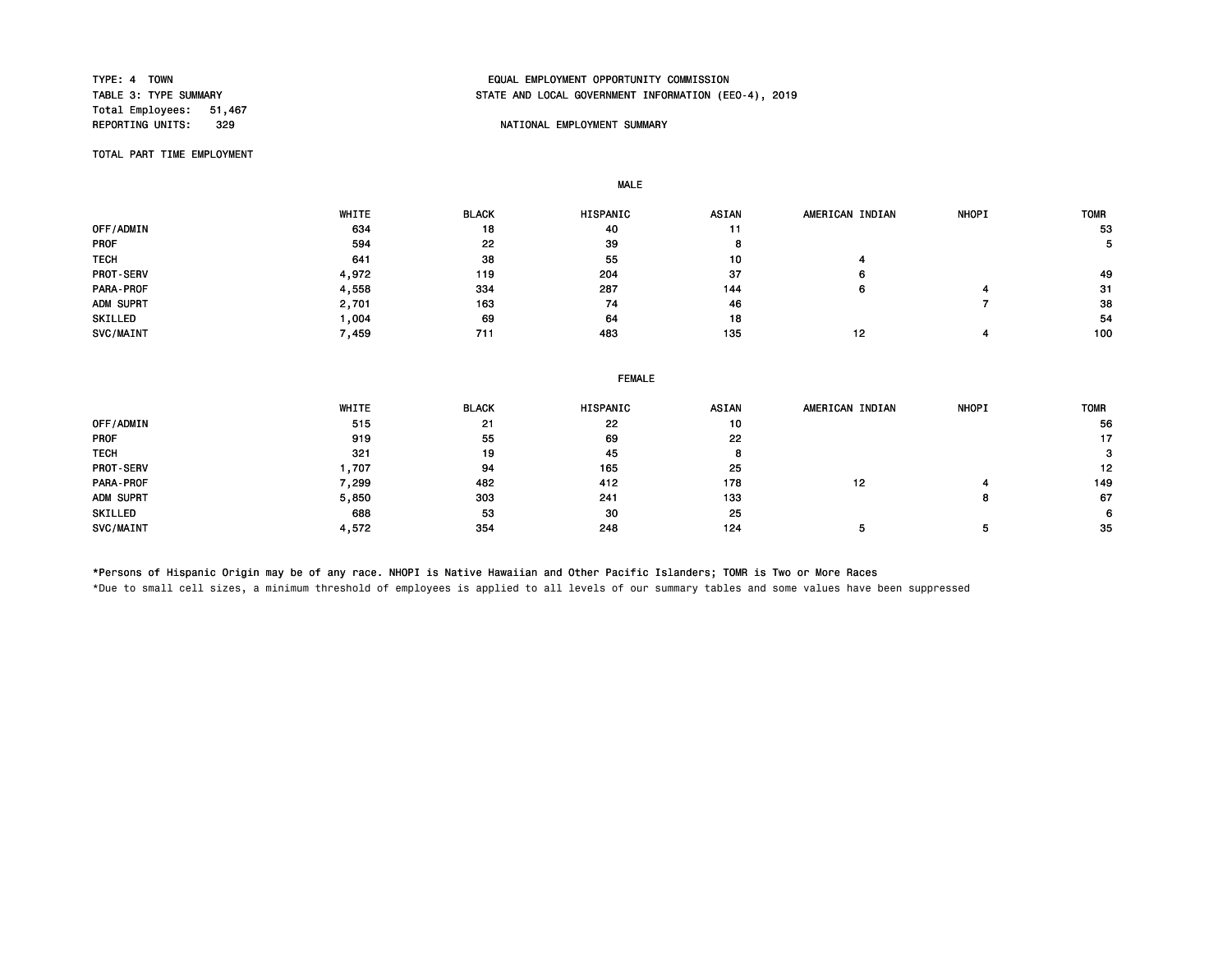Total Employees: 6,122

# TYPE: 4 TOWN EQUAL EMPLOYMENT OPPORTUNITY COMMISSION STATE AND LOCAL GOVERNMENT INFORMATION (EEO-4), 2019

## REPORTING UNITS: STATE OF THE SERVICE OF THE SUMMARY SUMMARY SUMMARY

TOTAL NEW HIRES EMPLOYMENT

MALE

|                  | WHITE | <b>BLACK</b> | HISPANIC | <b>ASIAN</b> | AMERICAN INDIAN | <b>NHOPI</b> | <b>TOMR</b> |
|------------------|-------|--------------|----------|--------------|-----------------|--------------|-------------|
| OFF/ADMIN        | 248   |              | 9        |              |                 |              |             |
| <b>PROF</b>      | 278   | 6            | 14       | з            |                 |              |             |
| <b>TECH</b>      | 203   | 8            | 19       | л            |                 |              |             |
| <b>PROT-SERV</b> | ,278  | 63           | 107      | 13           |                 |              | -21         |
| PARA-PROF        | 91    |              |          | з            |                 |              |             |
| ADM SUPRT        | 165   | 8            | 19       |              |                 |              |             |
| SKILLED          | 416   | 18           | 19       |              |                 |              | 6           |
| SVC/MAINT        | 862   | 55           | 84       |              | э               |              | 16          |

|                  | WHITE | <b>BLACK</b> | HISPANIC | <b>ASIAN</b> | AMERICAN INDIAN | NHOPI | <b>TOMR</b> |
|------------------|-------|--------------|----------|--------------|-----------------|-------|-------------|
| OFF/ADMIN        | 133   | 8            | 12       |              |                 |       |             |
| <b>PROF</b>      | 274   | 11           | 13       | 13           |                 |       |             |
| <b>TECH</b>      | 101   | ≏<br>-0      |          |              |                 |       |             |
| <b>PROT-SERV</b> | 242   | 11           | 34       |              |                 |       |             |
| PARA-PROF        | 173   | 4            |          |              |                 |       |             |
| ADM SUPRT        | 675   | 37           | 47       | 8            |                 |       | 11          |
| SKILLED          | 19    |              | 10       |              |                 |       |             |
| SVC/MAINT        | 142   |              | 18       |              |                 |       |             |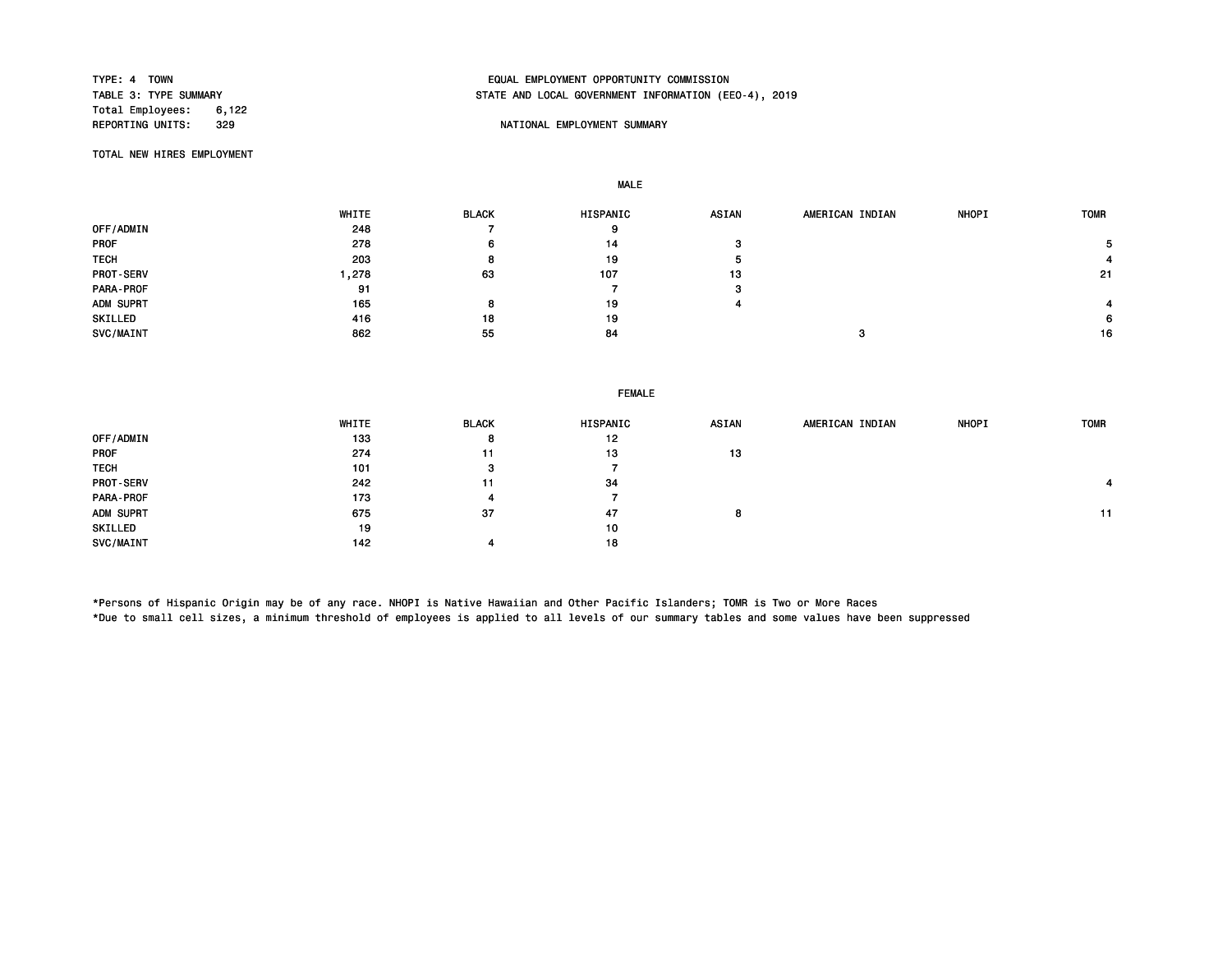Total Employees: 784,227

## TYPE: 5 SPC DIST<br>TABLE 3: TYPE SUMMARY TABLE AND LOCAL GOVERNMENT INFORMATION (EDUAL TABLE 3: TYPE SUMMARY STATE AND LOCAL GOVERNMENT INFORMATION (EEO-4), 2019

#### 909 NATIONAL EMPLOYMENT SUMMARY

TOTAL FULL TIME EMPLOYMENT

 ANNUAL WHITE BLACK HISPANIC ASIAN AMERICAN INDIAN NHOPI TOMR SALARY \$K\*<br>0.1-15.9 0.1-15.9 915 544 258 147 18 9 56 16.0-19.9 641 575 254 79 11 9 45 20.0-24.9 1,751 1,179 600 143 11 17 53 25.0-32.9 6,587 5,278 2,911 676 82 51 317 33.0-42.9 13,355 10,249 6,258 1,316 143 125 475 43.0-54.9 25,227 16,547 9,791 2,608 244 175 666 55.0-69.9 40,386 23,884 13,629 4,931 376 229 1,088 70.0 PLUS 104,404 32,651 23,726 16,417 1,064 486 2,791 MEDIAN SALARY \$70,744 \$61,959 \$64,510 \$71,985 \$70,841 \$55,774 \$70,163 FEMALE **FRAME**  ANNUAL WHITE BLACK HISPANIC ASIAN AMERICAN INDIAN NHOPI TOMR SALARY \$K<br>0.1-15.9 0.1-15.9 2,184 1,752 914 181 38 20 137 16.0-19.9 2,325 2,064 886 123 24 8 95 20.0-24.9 7,283 4,596 1,968 299 46 25 162 25.0-32.9 21,431 14,142 7,680 1,192 195 120 631 33.0-42.9 29,914 20,451 12,431 2,349 189 902 43.0-54.9 37,378 20,390 13,058 2,923 313 294 868 55.0-69.9 39,017 18,791 10,792 3,603 322 230 903 70.0 PLUS 66,106 25,141 14,249 13,855 532 542 1,454 MEDIAN SALARY \$55,886 \$49,272 \$49,533 \$71,149 \$54,750 \$58,782 \$51,972 \*\*TOTAL\*\* ANNUAL WHITE BLACK HISPANIC ASIAN AMERICAN INDIAN NHOPI TOMR SALARY \$K MEDIAN SALARY \$64,532 \$55,474 \$56,654 \$64,863 \$62,271 \$61,889

\*IN THOUSAND OF DOLLARS (e.g. 0.1 - 15.9 represents \$1,000 - \$15,900).

MALE

\*Persons of Hispanic Origin may be of any race. NHOPI is Native Hawaiian and Other Pacific Islanders; TOMR is Two or More Races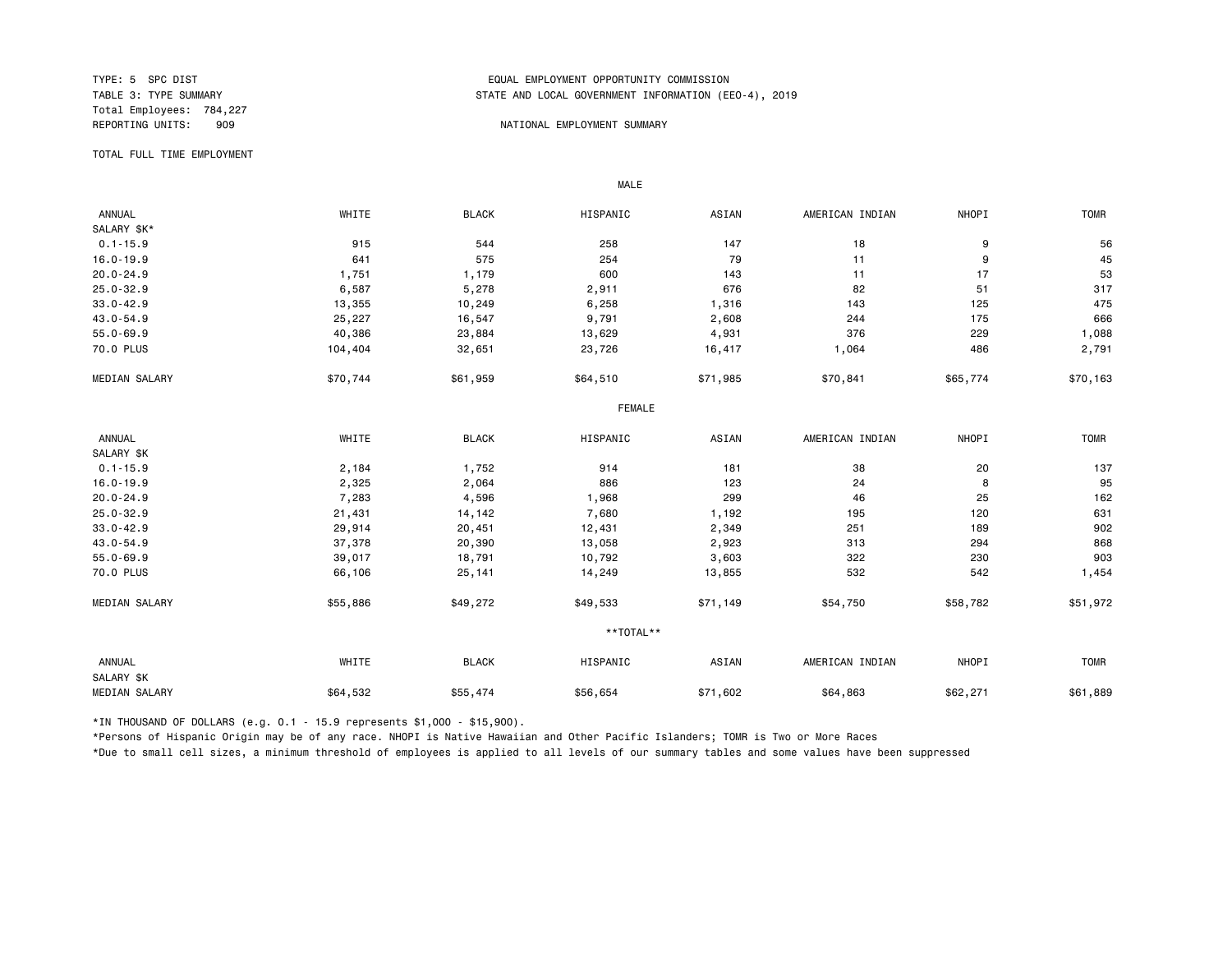Total Employees: 145,344

# TYPE: 5 SPC DIST EQUAL EMPLOYMENT OPPORTUNITY COMMISSION STATE AND LOCAL GOVERNMENT INFORMATION (EEO-4), 2019

## NATIONAL EMPLOYMENT SUMMARY

TOTAL PART TIME EMPLOYMENT

MALE

|             | WHITE | <b>BLACK</b> | <b>HISPANIC</b> | <b>ASIAN</b> | AMERICAN INDIAN | <b>NHOPI</b> | <b>TOMR</b> |
|-------------|-------|--------------|-----------------|--------------|-----------------|--------------|-------------|
| OFF/ADMIN   | 443   | 45           | 26              | 32           |                 |              | 6.          |
| <b>PROF</b> | , 447 | 737          | 642             | 640          | 30              | 42           | 70          |
| <b>TECH</b> | 2,929 | 631          | 618             | 276          | 27              | 31           | 220         |
| PROT-SERV   | 2,249 | 838          | 495             | 70           |                 | 12           | 72          |
| PARA-PROF   | 3,486 | .505         | 836             | 325          | 27              | 24           | 226         |
| ADM SUPRT   | 2,626 | 981          | 705             | 298          | 27              | 22           | 117         |
| SKILLED     | 2,238 | 970          | 563             | 83           | 15              |              | 29          |
| SVC/MAINT   | 8,493 | 3,723        | ,598            | 398          | 47              | 30           | 267         |

|  | <b>FEMALE</b><br>------- |
|--|--------------------------|
|  |                          |

|             | WHITE  | <b>BLACK</b> | <b>HISPANIC</b> | <b>ASIAN</b> | AMERICAN INDIAN | <b>NHOPI</b> | <b>TOMR</b> |
|-------------|--------|--------------|-----------------|--------------|-----------------|--------------|-------------|
| OFF/ADMIN   | 679    | 106          | 64              | 38           |                 |              |             |
| <b>PROF</b> | 27,763 | 3,458        | 2,668           | 2,115        | 120             | 150          | 378         |
| <b>TECH</b> | 8,569  | 2,338        | ,395            | 564          | 54              | 50           | 242         |
| PROT-SERV   | 939    | 389          | 359             | 42           | ь               |              | 47          |
| PARA-PROF   | 9,597  | 3,658        | 2,298           | 905          | 69              | 61           | 502         |
| ADM SUPRT   | 8,839  | 2,892        | 2,060           | 584          | 77              | 76           | 296         |
| SKILLED     | 333    | 399          | 83              | 16           | 9               |              | 11          |
| SVC/MAINT   | 7,731  | 4,705        | ,534            | 339          | 74              | 50           | 283         |

\*Persons of Hispanic Origin may be of any race. NHOPI is Native Hawaiian and Other Pacific Islanders; TOMR is Two or More Races